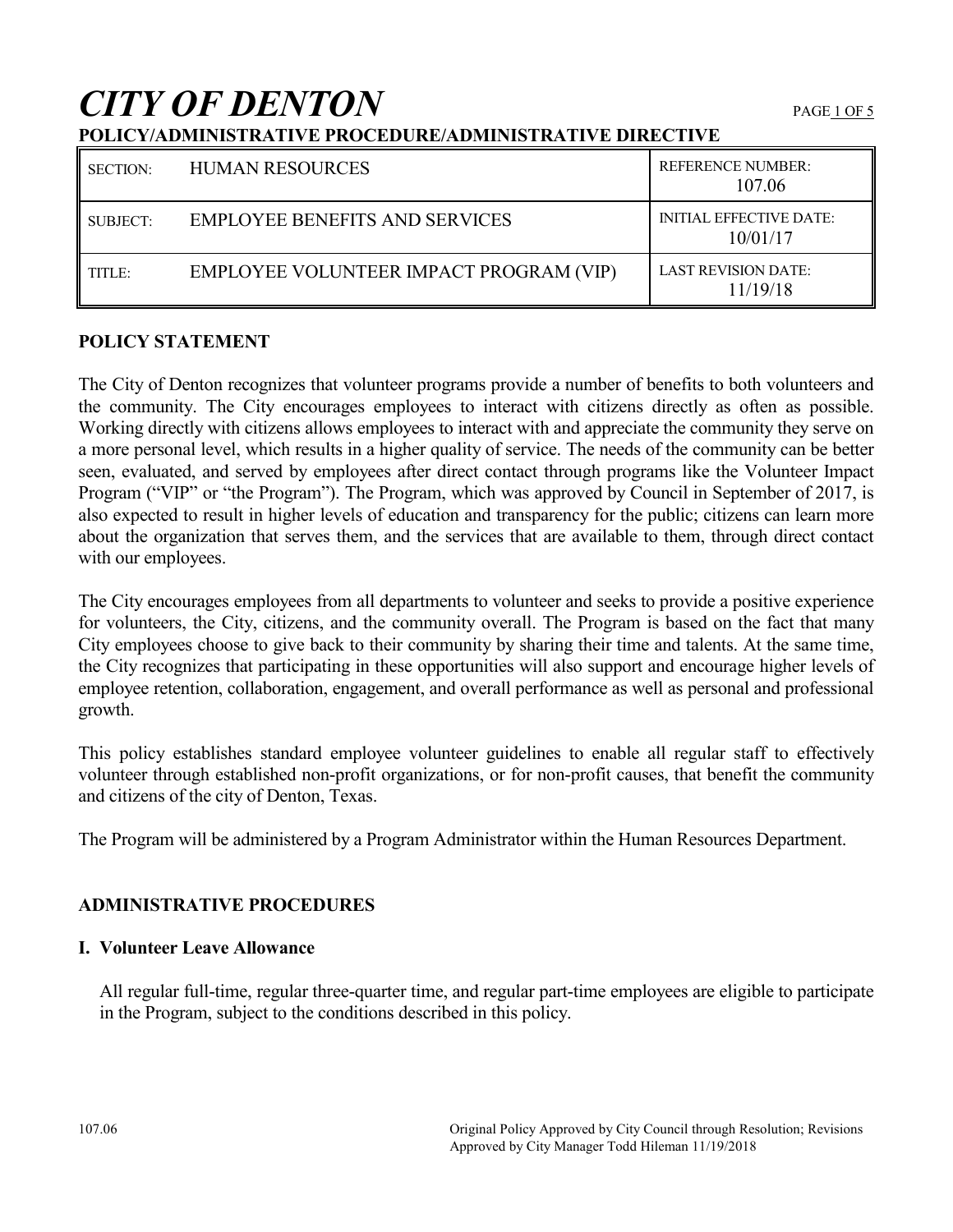| <b>TITLE</b> | Volunteer Impact Program (VIP) | <b>REFERENCE NUMBER:</b><br>107.06 |
|--------------|--------------------------------|------------------------------------|
|              |                                |                                    |

| <b>Employment Schedule</b>                       | Volunteer Leave Allowance per Calendar Year |
|--------------------------------------------------|---------------------------------------------|
| Full-time<br>(40 or more hours per week)         | 24 hours                                    |
| Three quarter-time<br>$(32 – 39$ hours per week) | 18 hours                                    |
| Half-time<br>$(20 - 31$ hours per week)          | 12 hours                                    |

There are no guarantees made about the availability of the time off requested by each employee.

Unused hours will expire at midnight on December 31 each year and will not rollover to the following year. Unused hours will not be paid out if an employee leaves the City.

Volunteer hours are not considered time worked for the purposes of calculating overtime. All volunteer hours are paid at the employees' regular rate of pay. Participating in the Program does not affect the accrual of vacation or sick time, or other forms of paid time.

Volunteer time must be taken in .25 hour increments, with a minimum of one (1) hour.

## **II. Conditions for Employee Participation**

If an employee wishes to request volunteer time off to participate in the Program, they must satisfy all of the requirements listed below:

- 1. The employee must be a current, active employee that has been employed as a regular City employee for at least twelve (12) consecutive months.
- 2. The employee must be meeting (and continue to meet) all attendance and performance standards established by the City and their Department/Division.
- 3. The employee must not have any active disciplinary action of any kind, including a Managed Action Plan, or have had any action for a period of not less than six (6) months prior to their participation. This condition can be extended to as long as twelve (12) months at the discretion of their immediate supervisor.
- 4. Time under this Program may not be used concurrently with any other leave benefits or while on unpaid leave.
- 5. The employee must provide any documentation to the Program Administrator as required or requested.
- 6. The employee must obtain approval to participate in the Program from their immediate supervisor. Approval is required for each activity. Requests to participate must be made in advance so as to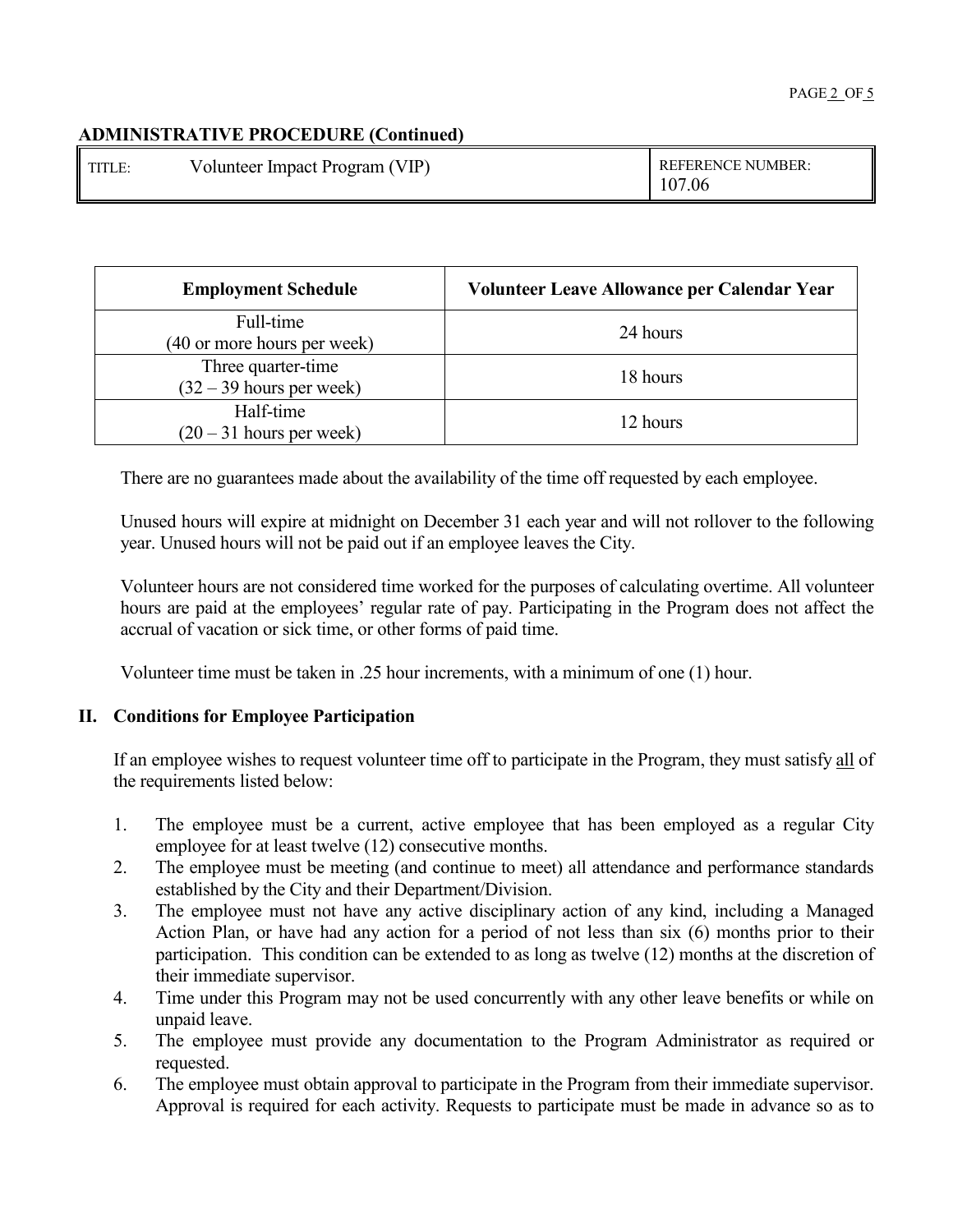| <b>I</b> TITLE: | Volunteer Impact Program (VIP) | <b>REFERENCE NUMBER:</b><br>07ء<br>2.06 |
|-----------------|--------------------------------|-----------------------------------------|
|                 |                                |                                         |

grant the supervisor a reasonable amount of time to prepare for the employee's absence.

- 7. The employee understands that participation in this Program is voluntary; they will not be working within the scope of their employment with the City; and they must sign a release/waiver form before participating in the Program.
- 8. Employee participation must be in compliance with the Ethics policy (#10.00)

## **III. Conditions for Outside Organization Participation**

If an outside organization wishes to utilize the Program, that organization must satisfy all of the requirements listed below:

- 1. The organization, event, or activity must be within City of Denton city limits and show proof of legal City of Denton occupancy. This might include a current Certificate of Occupancy or a City permit authorizing the event to take place, if one is required.
- 2. The organization must register with the Program Administrator. Registration includes:
	- the organization's name,
	- address.
	- volunteer coordinator and contact information,
	- the nature/purpose of the organization, and
	- how the event/activity will benefit the community, and the general nature of the activities volunteers might be asked to perform.
- 3. The organization must be in full compliance with all applicable laws and codes.
- 4. The organization must address a community need. A community need is a need that, if satisfied, will positively impact the quality of life for a group of Denton citizens.
- 5. The organization must be non-profit, or a business coordinating an event to support a non-profit organization or cause.
- 6. The organization must have an evaluation process, approved by the City, to measure the effectiveness of their participation in the Program.
- 7. The organization must maintain complete and accurate records of City staff volunteer activities, as well as a responsive level of communication with the Program Administrator. Complete and accurate records include, at a minimum, the name of the volunteer, the activity they performed, the date of the activity, and the start and end time of the activity.

## **IV. Conditions for Citizen Participation**

If a Denton citizen is in personal need and wishes to seek assistance from the Program, that citizen must satisfy all of the requirements established by, and register with, an outside organization participating in the Program.

The outside organization will become the citizen's point of contact, and the outside organization will coordinate with the Program Administrator to arrange assistance for the citizen, if possible.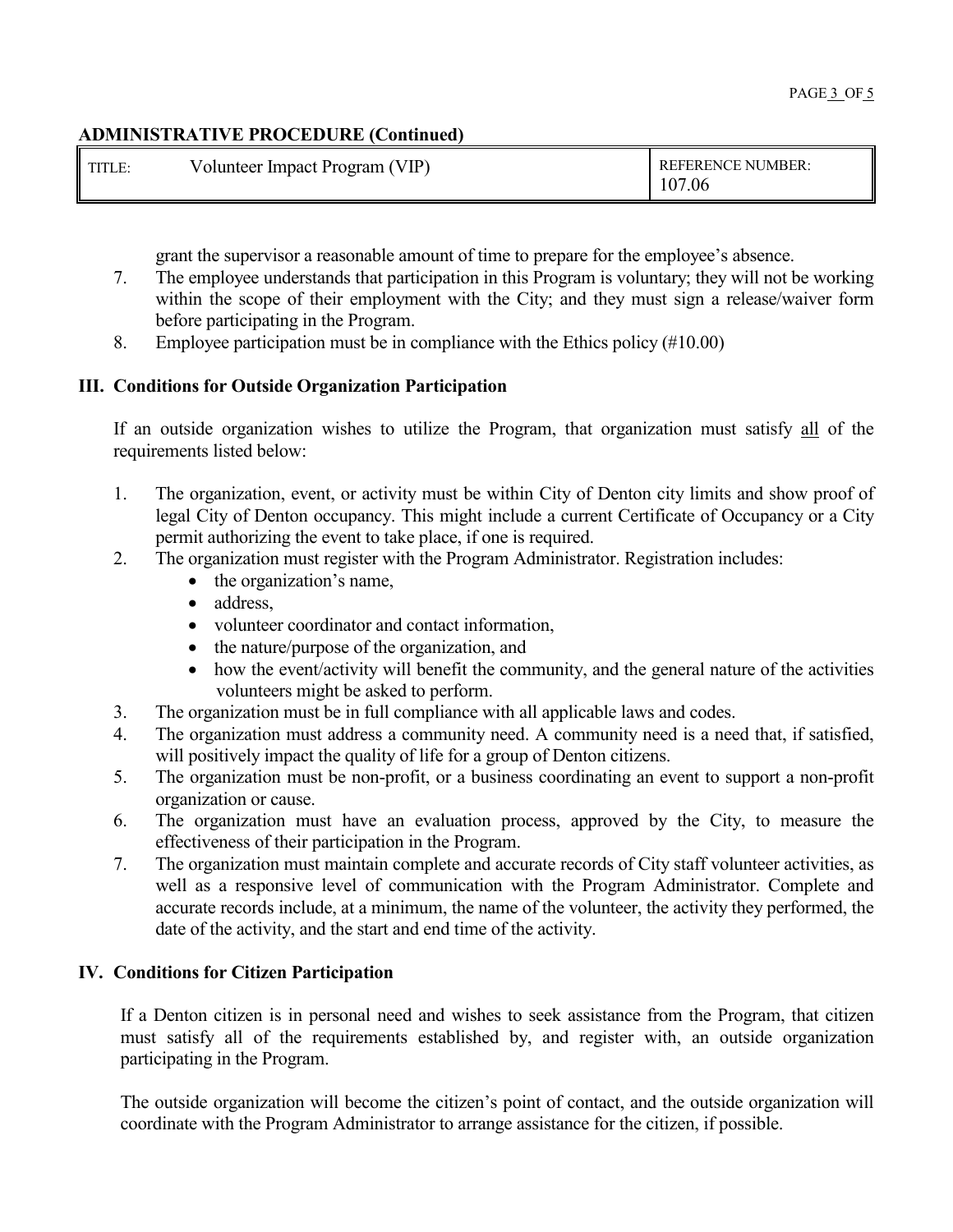| <b>I</b> TITLE: | Volunteer Impact Program (VIP) | <b>REFERENCE NUMBER:</b><br>107.06 |
|-----------------|--------------------------------|------------------------------------|
|-----------------|--------------------------------|------------------------------------|

## **V. Conditions for City Department/Division Participation**

City departments/divisions may utilize volunteers from this Program, as long as the following conditions are met:

- The volunteer services benefit the community and/or the services are typically supplemented by volunteers. Examples of departments/divisions who could qualify to participate in the Program include Animal Services, Keep Denton Beautiful, Library, Parks and Recreation, and Environmental Services;
- The employee does not already work in the department/division for which the volunteer services are offered; and
- The employee does not work in a job with duties similar to the duties of the volunteer opportunity.

## **VI. General Process for Employee Participation**

- 1. A City employee wishing to participate in an approved Program activity through an approved Program organization must complete a VIP Request Form and VIP Release and Waiver Form and submit it to their immediate supervisor at least two (2) weeks before the activity is to take place. Supervisors may waive the two (2) week requirement. Pre-approval of certain organizations and/or activities can expedite this process.
- 2. Upon approval, notice is given to the Program Administrator as to the date, time, location, duration, and nature of volunteer activities to be performed.
- 3. On the approved date and time, the employee will participate in the volunteer activity. The volunteer coordinator at the outside organization or with the qualifying City department/division must confirm the volunteer's completion of the activity by signing the VIP Request Form.
- 4. After the volunteer activity, the employee will submit the VIP Request Form signed by the volunteer coordinator to the Program Administrator.
- 5. The Program Administrator will verify the employee performed the activities that were approved by the City (completely or randomly) and document that verification, keeping it for at least three (3) calendar years.

The employee's supervisor should consult with Program Administrator and/or the Director of Human Resources or designee on any questions or concerns before approving or denying a request. Approval is at the discretion of the employee's immediate supervisor.

## **VI. Use of City and Personal Equipment and Resources**

Participation in the Program and the use of volunteer time is restricted to an employee's scheduled work time. Employees cannot utilize volunteer time under this Program outside of their normal work schedule.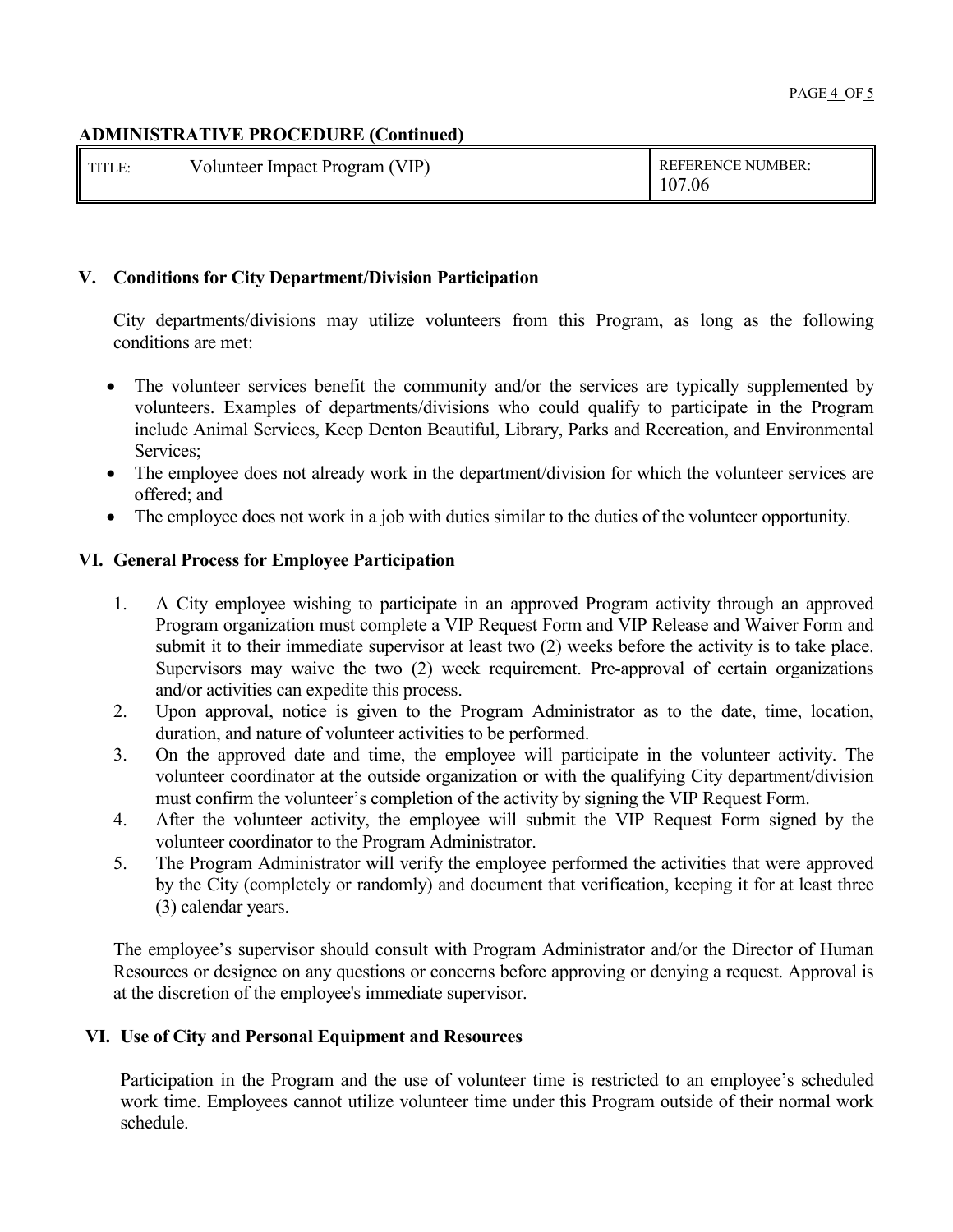| <b>TITLE:</b> | Volunteer Impact Program (VIP) | <b>REFERENCE NUMBER:</b><br>107.06 |
|---------------|--------------------------------|------------------------------------|
|---------------|--------------------------------|------------------------------------|

City employees may utilize their own personal tools, equipment, or supplies during volunteer activities. The City will not be responsible for lost, stolen, or damaged personal items. Employees use their own items at their own risk.

Under no circumstances will City of Denton tools, equipment, or supplies be utilized for any volunteer activities with outside organizations under this Program.

#### **VII. Additional Information**

The City of Denton reserves the right to modify, amend, suspend or discontinue this Program at any time without prior notice. The City of Denton also reserves the right to revoke participation approval if it is felt that an employee, organization, qualifying City department/division, or citizen is misusing the Program.

Appropriate forms of participation in the Program might include, but are not limited to:

- Participating in a Habitat for Humanity build
- Volunteering at a food bank
- Cleaning up a pond, park, or trail in coordination with the Parks Department
- Becoming a Big Brother or Big Sister
- Volunteering at a local hospital or school
- Serving on a non-profit board
- Volunteering to walk dogs or clean kennels with Animal Services

Inappropriate forms of Program participation include, but are not limited to:

- Taking a ski vacation and charitably giving ski lessons
- Attending your child's PTA conference
- Judging a beauty pageant
- Serving as your child's scout leader
- Volunteering at a place of worship for a program that only benefits that place of worship
- Attending a professional, religious, or personal interest conference

*The Program can not be used as a means to discriminate based on an individual's race, color, age, gender, religious creed, veteran status, marital status, sexual orientation, pregnancy, childbirth, national origin or ancestry, physical or mental disability, medical condition or genetic information, or political affiliation.*

#### **VIII. Violations**

Any violation of this policy subjects the employee to disciplinary action including but not limited to suspension of Program participation and hours charged against vacation time. Intentional violations